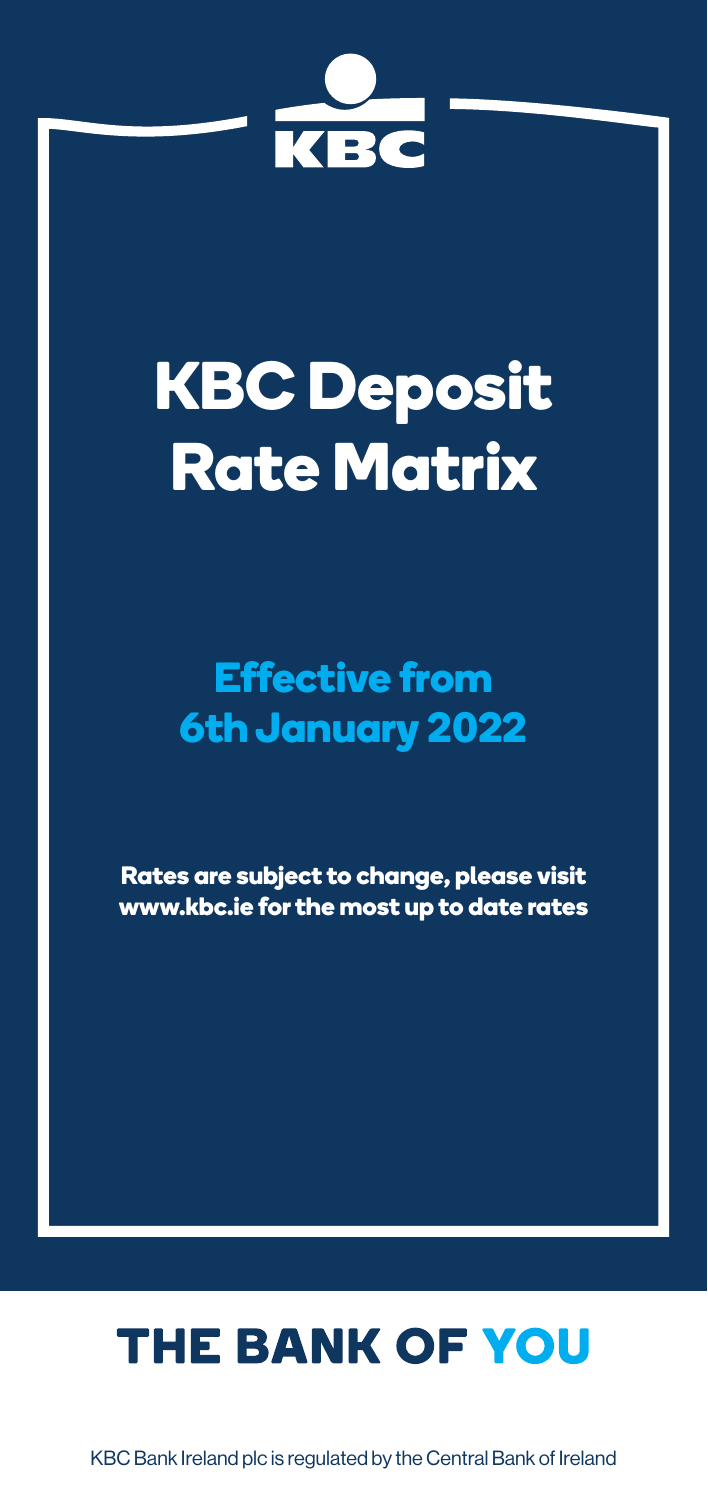## **Euro Personal Deposit Rate Matrix**

## **Variable Rate Accounts**

| <b>Product</b>                         | <b>Thresholds</b>                                                                                                                                                                                          | <b>Interest Rate</b> | <b>Gross Return Rate</b> | <b>AER</b> |
|----------------------------------------|------------------------------------------------------------------------------------------------------------------------------------------------------------------------------------------------------------|----------------------|--------------------------|------------|
| <b>Standard Demand Deposit Account</b> | €0.01+                                                                                                                                                                                                     | $0.00\%$             | 0.00%                    | $0.00\%$   |
|                                        | $E3.000 - E100.000$                                                                                                                                                                                        | $0.00\%$             | $0.00\%$                 | $0.00\%$   |
| <b>Smart Access Demand Account</b>     | Once the balance (including interest added) exceeds €100,000, the entire balance will earn interest at the<br>Standard Demand Deposit Account interest rate.                                               |                      |                          |            |
|                                        | €100 - €1,000 per month<br>0.05%<br>0.05%                                                                                                                                                                  |                      |                          | 0.05%      |
| <b>Regular Saver Account</b>           | Maximum Balance $\epsilon$ 50,000. Once the balance reaches $\epsilon$ 50,000 the entire balance, including future<br>lodgements, will earn interest at the Standard Demand Deposit Account interest rate. |                      |                          |            |

#### **Standard Fixed Rate Deposit Accounts**

| <b>Product/Term</b> | l Thresholds <b>I</b> | <b>Interest Rate</b> | $\mid$ Gross Return Rate $\mid$ | <b>AER</b> |
|---------------------|-----------------------|----------------------|---------------------------------|------------|
| <b>12 Months</b>    | $€3.000+$             | 0.01%                | $0.01\%$                        | 0.01%      |
| 36 Months           | €3,000+               | 0.01%                | 0.03%                           | 0.01%      |

#### **Extra Deposit Accounts\***

| <b>Product</b>                                     | <b>Thresholds</b>                                                                                                                                                                      | <b>Interest Rate</b> | <b>Gross Return Rate</b> | <b>AER</b> |
|----------------------------------------------------|----------------------------------------------------------------------------------------------------------------------------------------------------------------------------------------|----------------------|--------------------------|------------|
|                                                    | €3,000 - €100,000                                                                                                                                                                      | 0.05%                | 0.05%                    | 0.05%      |
| <b>Extra 12 Month Fixed Rate Account</b>           | Once the balance exceeds $\epsilon$ 100,000, the entire balance will earn interest at 0.01% AER.                                                                                       |                      |                          |            |
|                                                    | €100 - €1,000 per month                                                                                                                                                                | 0.25%                | 0.25%                    | 0.25%      |
| <b>Extra Regular Saver (Variable Rate Account)</b> | Maximum balance €40,000. Once the balance reaches €40,000 the entire balance, including future<br>lodgements, will earn interest at the Standard Demand Deposit Account interest rate. |                      |                          |            |

\*To hold an Extra Deposit Account you must hold an Extra Current Account and lodge €2,000 monthly into the Extra Current Account in order to avail of the interest rate on the Extra 12 Month Fixed Rate Account and the Extra Regular Saver. The name on the Extra Deposit Account must match the name(s) on the Extra Current Account. Further Terms & Conditions including lodgement requirements apply, see kbc.ie for further details.

Note: Interest issubject to Deposit Interest Retention Tax (DIRT) where applicable. Terms & Conditions apply. The Interest Rate illustrates the daily interest payable on the account. The Gross Return Rate is the indicative or over any other period). You may earnless than the AER because your money may not be invested for as long as a year. In the case of the Smart Access Demand Account, and the Regular Saver Account, interest is credited to in Decembereach year. Youmay only open one Smart Access Demand Account in your sole name. In addition you may open a Smart Access Account jointly with another Customer. You can only open one Regular Saver Account with us i nay determine. In the case of Fixed Rate Term Accounts interest is paid at the end of the end of the term or as specified by the account Terms & Conditions. Unless the Bank receives instruction(s) from you on or before the the account will be reinvested in a similar fixed term product at the prevailing interest rate for that product on that date. If on the maturity date there is no similar fixed term product available, the full balance in th www.kbc.ie for the most up to date rates. KBC Bank Ireland plc is regulated by the Central Bank of Ireland.

## **Euro Business Deposit Rate Matrix**

Accounts noted below are only available to customers who meet the professional sector Business Banking Criteria. These accounts are no longer available to open for new or existing customers outside of this criteria. Please visit www.kbc.ie/business for more information.

### **Business Variable Rate Account - € Euro**

| 'Product               | \Thresholds \ | <b>M</b> nterest Rate | $\mid$ Gross Return Rate $\mid$ | <b>AER</b> |
|------------------------|---------------|-----------------------|---------------------------------|------------|
| <b>Business Demand</b> | ≤€1.000.000   | 0.00%                 | 0.00%                           | 0.00%      |
| <b>Deposit Account</b> | >€1.000.000   | $-0.50\%$             | -0.49%                          | -0.50%     |

#### **Business Fixed Rate Deposit Account - € Euro**

| <b>Product/Term</b> | Thresholds |       | $\mid$ Interest Rate $\mid$ Gross Return Rate $\mid$ | <b>AER</b> |
|---------------------|------------|-------|------------------------------------------------------|------------|
| <b>12 Months</b>    | €3.000+    | 0.01% | 0.01%                                                | 0.01%      |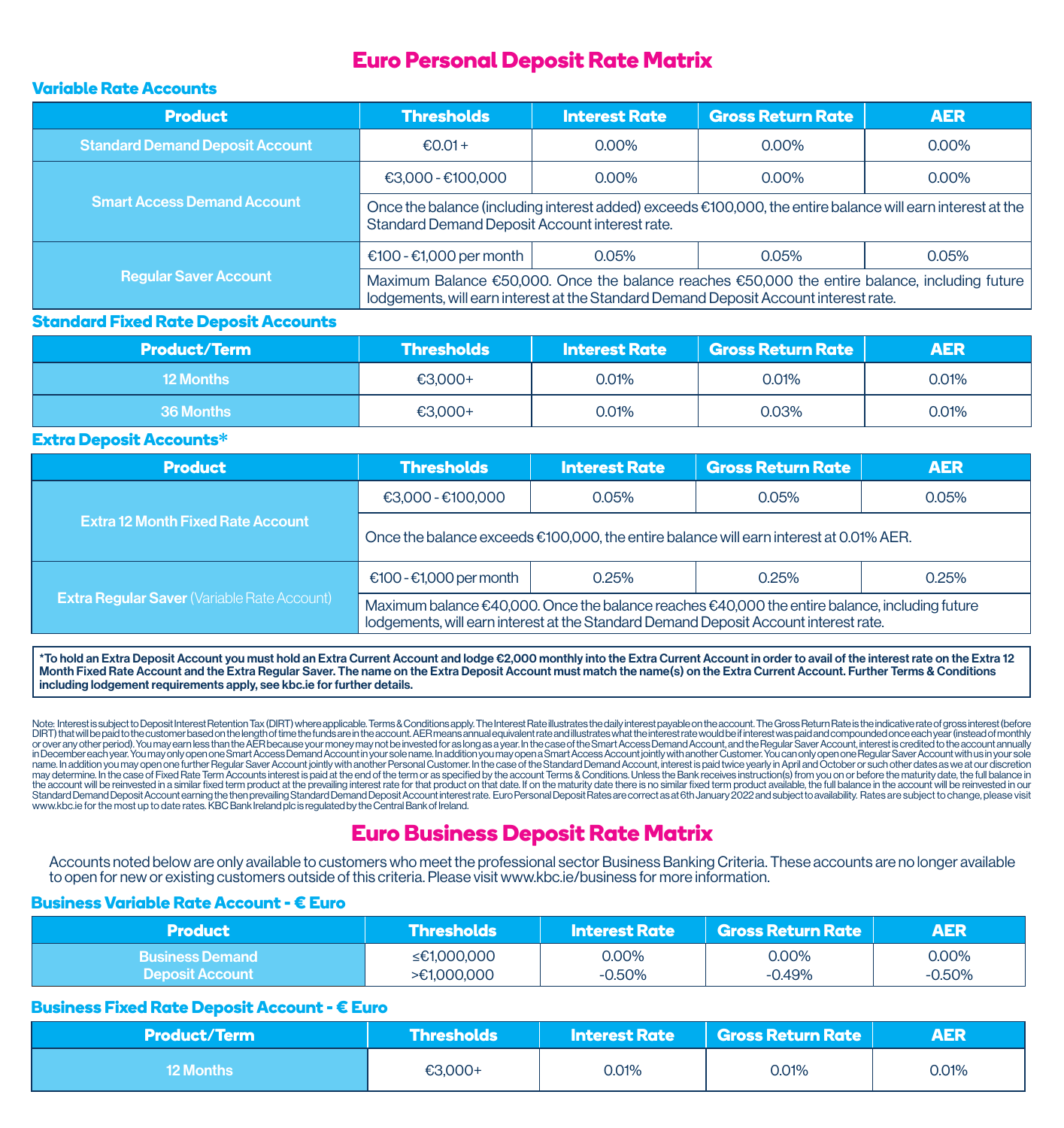## **Business Client Demand Deposit Account - Variable Rate - € Euro**

| <b>Product</b>                                  | <b>Thresholds</b>                                                                                                                                                                                                           | <b>Interest Rate</b> | <b>Gross Return Rate</b> | <b>AER</b> |
|-------------------------------------------------|-----------------------------------------------------------------------------------------------------------------------------------------------------------------------------------------------------------------------------|----------------------|--------------------------|------------|
| <b>Business Client</b><br><b>Demand Deposit</b> | ≤€1,000,000                                                                                                                                                                                                                 | 0.00%                | 0.00%                    | $0.00\%$   |
|                                                 | >€1.000.000                                                                                                                                                                                                                 | $-0.50\%$            | $-0.49%$                 | $-0.50%$   |
| <b>Account</b>                                  | This Account Type is only available to customers for the purposes of holding and/or receiving Client<br>Funds, please see Part H of the Business Banking Terms & Conditions for full conditions related to this<br>account. |                      |                          |            |

## **Euro Personal Deposit Accounts**

## **The Below Accounts Are No Longer Available to Open - Effective 18th December 2020**

## **Variable Rate Accounts**

| <b>Product</b>                                    | <b>Thresholds</b>   | <b>Interest Rate</b> | <b>Gross Return Rate</b> | <b>AER</b> |
|---------------------------------------------------|---------------------|----------------------|--------------------------|------------|
| 35 Day Notice Account                             | €3.000 - €100.000   | 0.01%                | 0.01%                    | 0.01%      |
| <b>Smart Move Online</b><br><b>Demand Account</b> | €0.01-€100,000      | 0.00%                | 0.00%                    | 0.00%      |
| <b>Fixed Rate Term Accounts</b>                   |                     |                      |                          |            |
| 1 Month                                           | €3,000 - €1,500,000 | 0.01%                | 0.00%                    | 0.01%      |
| 3 Months                                          | €3,000 - €1,500,000 | 0.01%                | 0.00%                    | 0.01%      |
| <b>6 Months</b>                                   | €3,000 - €1,500,000 | 0.01%                | 0.01%                    | 0.01%      |
| 9 Months                                          | €3,000 - €1,500,000 | 0.01%                | 0.01%                    | 0.01%      |
| <b>Interest Upfront Savings Account 12 Months</b> | €3,000 - €1,500,000 | 0.01%                | 0.01%                    | 0.01%      |
| <b>14 Months</b>                                  | €3,000 - €1,500,000 | 0.01%                | 0.01%                    | 0.01%      |
| Instant Interest 15 Month Fixed Rate Account      | €3.000-€100.000     | 0.01%                | 0.01%                    | 0.01%      |
| <b>18 Months</b>                                  | €3,000 - €1,500,000 | 0.01%                | 0.02%                    | 0.01%      |
| <b>48 Months</b>                                  | €3,000 - €1,500,000 | 0.01%                | 0.04%                    | 0.01%      |
| 1 Month, 3 Months                                 |                     | 0.01%                | 0.00%                    | 0.01%      |
| 6 Months, 9 Months, 14 Months                     | €1,500,000+         | 0.01%                | 0.01%                    | 0.01%      |
| 18 months                                         |                     | 0.01%                | 0.02%                    | 0.01%      |
| <b>48 Months</b>                                  |                     | 0.01%                | 0.04%                    | 0.01%      |

## **Sterling Personal Deposit Rate Matrix**

## **The Below Accounts Are No Longer Available to Open - Effective 18th December 2020**

## **Variable Rate Account**

| <b>Product</b>                       | <b>Thresholds</b>                                                                                                                                                    | <b>Interest Rate</b> | <b>Interest Rate</b> | <b>AER</b> |
|--------------------------------------|----------------------------------------------------------------------------------------------------------------------------------------------------------------------|----------------------|----------------------|------------|
| Standard Demand Account              | $£2.000+$                                                                                                                                                            | $0.00\%$             | $0.00\%$             | $0.00\%$   |
|                                      | £2,000 - £1,000,000                                                                                                                                                  | $0.00\%$             | $0.00\%$             | $0.00\%$   |
| <b>Select Access Demand Account*</b> | Minimum Account Opening Balance £2,000. *Maximum account balance £1,000,000 (including interest added). Interest is<br>credited to the account annually in December. |                      |                      |            |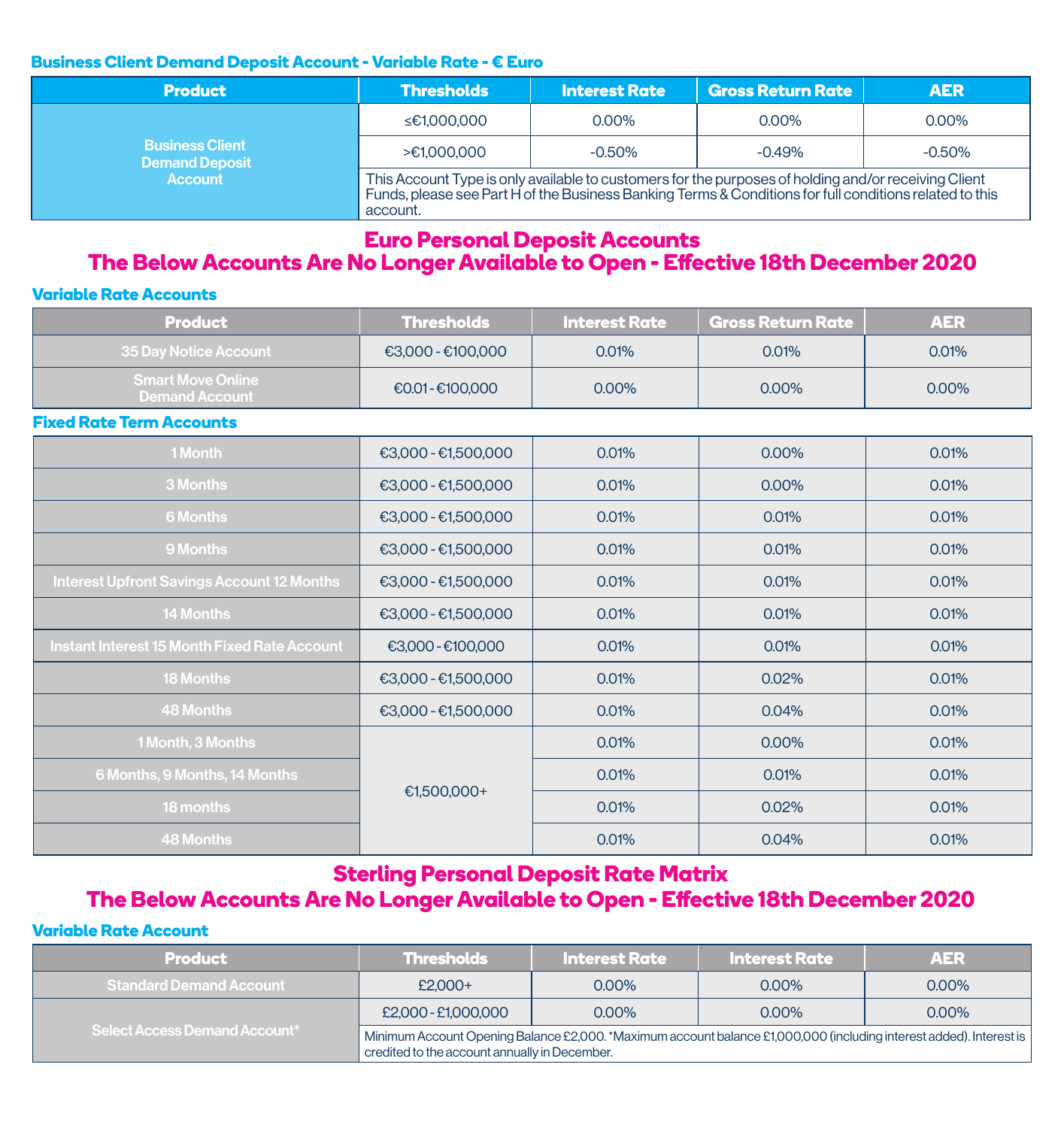#### **Fixed Rate Term Account**

| 1 Month          | £2,000+ | 0.01% | 0.00% | 0.01% |
|------------------|---------|-------|-------|-------|
| 3 Months         | £2,000+ | 0.01% | 0.00% | 0.01% |
| 6 Months         | £2,000+ | 0.01% | 0.01% | 0.01% |
| 9 Months         | £2,000+ | 0.01% | 0.01% | 0.01% |
| <b>12 Months</b> | £2,000+ | 0.01% | 0.01% | 0.01% |

Interest is subject to Deposit Interest Retention Tax (DIRT) where applicable. Terms & Conditions apply. The Interest Rate illustrates the daily interest payable on the account. The Gross Return Rate is the indicative rate (before DIRT) that will be paid to the customer based on the length of time the funds are in the account. AER means Annual Equivalent Rate and shows what the interest rate would be if the interest was paid and compounded o year (instead of monthly or over any other period). You may earn less than the AER because your money may not be invested for as long as a year. In the case of the Standard Demand Account, interest is paid twice yearly in October or such other dates as we at our discretion may determine. In the case of Fixed Rate Term Accounts interest is paid at the end of the term or as specified by the account Terms & Conditions. Unless the Bank receives from you on or before the maturity date, the full balance in the account will be reinvested in a similar fixed term product at the prevailing interest rate for that product on that date. If on the maturity date there is no available, the full balance in the account will be reinvested in our Standard Demand Deposit Account earning the then prevailing Standard Demand Deposit Account interest rate. Rates quoted are correct as at 6th January 202 subject to availability. Rates are subject to change, please visit www.kbc.ie for the most up to date rates. KBC Bank Ireland plc is regulated by the Central Bank of Ireland.

## **Business Deposit Rate Matrix The Below Accounts Are No Longer Available to Open - Effective 18th December 2020**

#### **Business Variable Rate Accounts - € Euro**

| <b>Product</b>        | <b>Thresholds</b> | <b>Interest Rate</b> | <b>Gross Return Rate</b> | <b>AER</b> |
|-----------------------|-------------------|----------------------|--------------------------|------------|
| <b>Smart Access</b> 1 | ≤€1,000,000       | $0.00\%$             | 0.00%                    | 0.00%      |
| <b>Demand Account</b> | >€1.000.000       | $-0.50%$             | $-0.49\%$                | $-0.50%$   |

### **Business Fixed Rate Accounts - € Euro**

| 6 Monthe<br>o ivioritris | $-3.000 +$ | 0.01% | 0.01% | 0.01% |
|--------------------------|------------|-------|-------|-------|
|                          |            |       |       |       |

#### **Business Variable Rate Accounts - £ Sterling**

| Business Demand Deposit Account     | £2,000+                                                                                                                                                              | 0.00% | $0.00\%$ | $0.00\%$ |  |
|-------------------------------------|----------------------------------------------------------------------------------------------------------------------------------------------------------------------|-------|----------|----------|--|
|                                     | £2,000 - £1,000,000                                                                                                                                                  | 0.00% | $0.00\%$ | $0.00\%$ |  |
| <b>Select Access Demand Account</b> | Minimum Account Opening Balance £2,000. *Maximum account balance £1,000,000 (including<br>interest added). Interest is credited to the account annually in December. |       |          |          |  |

#### **Business Fixed Rate Term Accounts - £ Sterling**

| 6 Months         | £2,000+ | 0.01% | 0.01% | 0.01% |
|------------------|---------|-------|-------|-------|
| <b>12 Months</b> | £2,000+ | 0.01% | 0.01% | 0.01% |

Note: Interest is subject to Deposit Interest Retention Tax (DIRT) where applicable. Terms & Conditions apply. The Interest Rate illustrates the daily interest awable on the account. The Gross Return Rate is the indicative (before DIRT) that will be paid to the customer based on the length of time the funds are in the account. AER means annual equivalent rate and illustrates what the interest rate would be if interest was paid and compounded (instead of monthly or over any other period). You may earn less than the AER because your money may not be invested for as long as a year. In the case of the Smart Access Demand Account interest is credited to the account December each year. In the case of the Business Demand Account, interest is paid twice yearly in April and October or such other dates as we at our discretion may determine. In the case of Business Fixed Rate Term Account at the end of the term or as specified by the account Terms & Conditions. In the case of the Business Client Demand Deposit Account, Interest is credited annually in December each year. Unless the Bank receives instruction before the maturity date the full halance in the account will be reinvested in a similar business fixed term product at the prevailing interest rate for that product on that date If on the maturity date then is ino similar available, the full balance in the account will be reinvested in our Business Demand Deposit Account earning the then prevailing Business Demand Deposit Account interest rate. Euro and Sterling Business Deposit Rates are c January 2022 and subject to availability. Rates are subject to change, please visit www.kbc.ie for the most up to date rates. KBC Bank Ireland plc is regulated by the Central Bank of Ireland.